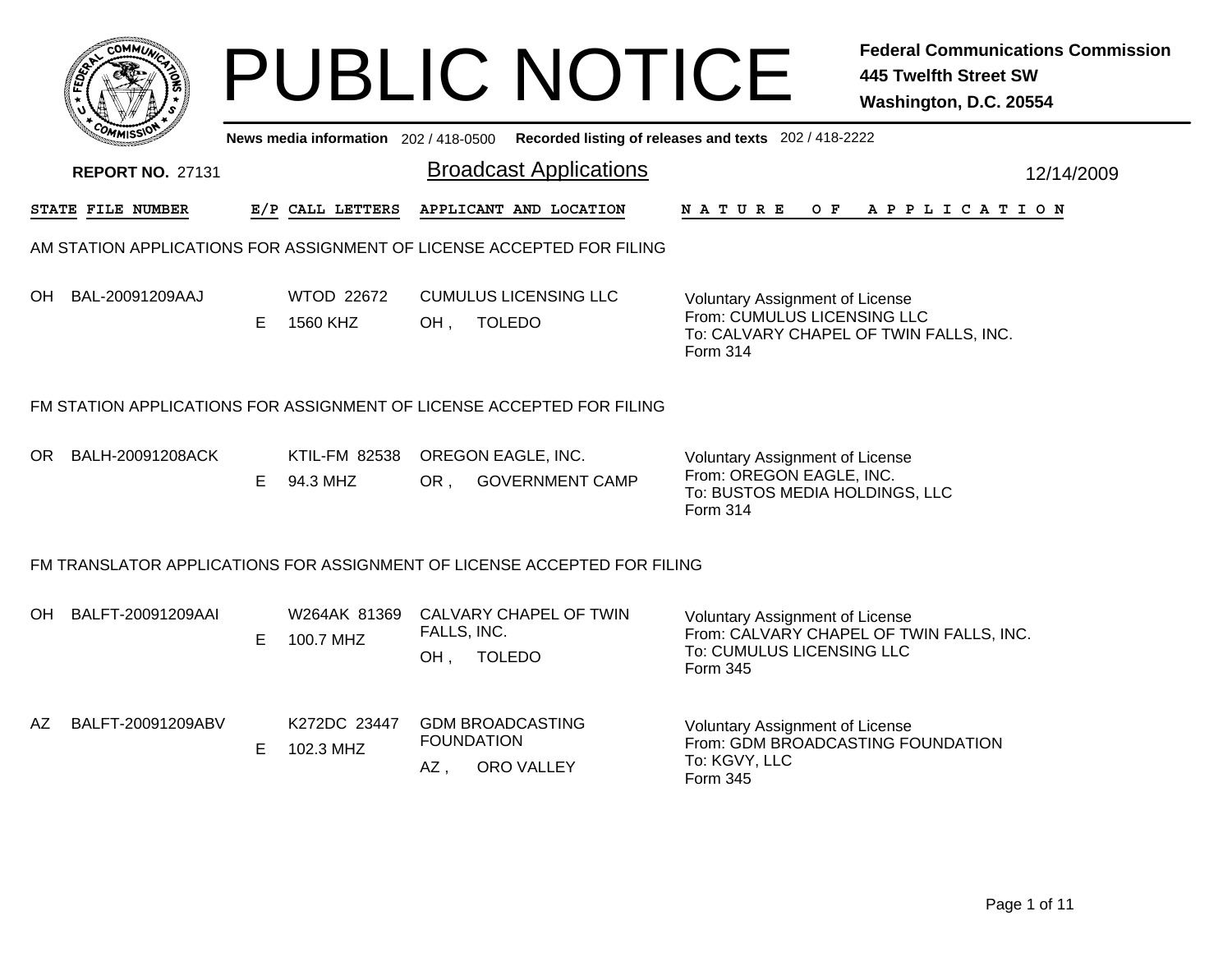|                                                                                          |    |                                 |        | <b>PUBLIC NOTICE</b>                                                                        |                                                             | <b>Federal Communications Commission</b><br><b>445 Twelfth Street SW</b><br>Washington, D.C. 20554 |
|------------------------------------------------------------------------------------------|----|---------------------------------|--------|---------------------------------------------------------------------------------------------|-------------------------------------------------------------|----------------------------------------------------------------------------------------------------|
|                                                                                          |    |                                 |        | News media information 202 / 418-0500 Recorded listing of releases and texts 202 / 418-2222 |                                                             |                                                                                                    |
| <b>REPORT NO. 27131</b>                                                                  |    |                                 |        | <b>Broadcast Applications</b>                                                               |                                                             | 12/14/2009                                                                                         |
| STATE FILE NUMBER                                                                        |    | E/P CALL LETTERS                |        | APPLICANT AND LOCATION                                                                      | N A T U R E                                                 | OF APPLICATION                                                                                     |
| TV TRANSLATOR OR LPTV STATION APPLICATIONS FOR ASSIGNMENT OF LICENSE ACCEPTED FOR FILING |    |                                 |        |                                                                                             |                                                             |                                                                                                    |
| BALTTL-20091209ABT<br>NV.                                                                | E. | KRRI-LP 60463<br>CHAN-25        |        | <b>EQUITY MEDIA HOLDINGS</b><br><b>CORPORATION DEBTOR IN</b><br><b>POSSESSION</b>           | <b>Voluntary Assignment of License</b><br><b>POSSESSION</b> | From: EQUITY MEDIA HOLDINGS CORPORATION, DEBTOR IN                                                 |
|                                                                                          |    |                                 | $NV$ , | <b>RENO</b>                                                                                 | To: NGENSOLUTIONS, LLC<br>Form 345                          |                                                                                                    |
| DIGITAL TRANSLATOR OR DIGITAL LPTV APPLICATIONS FOR CP EXTENSION ACCEPTED FOR FILING     |    |                                 |        |                                                                                             |                                                             |                                                                                                    |
| BEP-20091209AAH<br>IN                                                                    | E  | WFWC-LD<br>168564<br>CHAN-10    | $IN$ , | TRAN STAR, INC.<br><b>FORT WAYNE</b>                                                        | BDCCDVL-20061030ACV                                         | Extension of time to complete digital construction permit:                                         |
| DIGITAL TV APPLICATIONS FOR CP EXTENSION ACCEPTED FOR FILING                             |    |                                 |        |                                                                                             |                                                             |                                                                                                    |
| BEPCDT-20091209ACG<br>NM.                                                                | E  | <b>KVIH-TV 40450</b><br>CHAN-12 | NM,    | <b>BARRINGTON AMARILLO</b><br><b>LICENSE LLC</b><br><b>CLOVIS</b>                           | BMPCDT-20090206AEI                                          | Extension of time to complete digital construction permit:                                         |
| DIGITAL CLASS A TV APPLICATIONS FOR DIGITAL FLASH CUT ACCEPTED FOR FILING                |    |                                 |        |                                                                                             |                                                             |                                                                                                    |
| BDFCDTA-20091209ACQ<br>OR.                                                               | E. | CHAN-39                         | OR,    | KFXO-LP 35464 NPG OF OREGON, INC.<br><b>BEND</b>                                            | Minor change of callsign KFXO-LP.                           |                                                                                                    |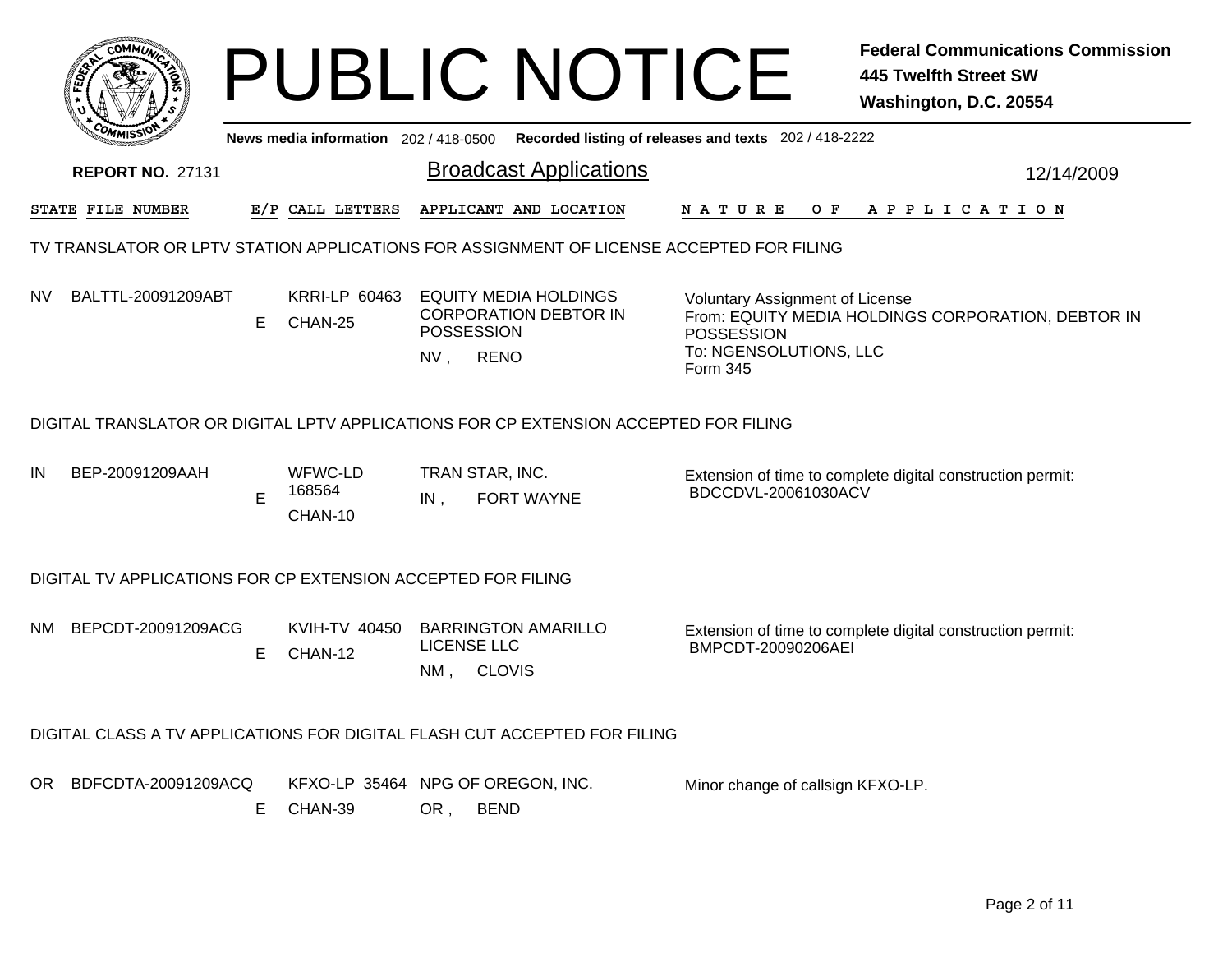|           |                                                                  |    |                                     |                 | <b>PUBLIC NOTICE</b>                                                                      |                                                       | <b>Federal Communications Commission</b><br><b>445 Twelfth Street SW</b><br>Washington, D.C. 20554 |
|-----------|------------------------------------------------------------------|----|-------------------------------------|-----------------|-------------------------------------------------------------------------------------------|-------------------------------------------------------|----------------------------------------------------------------------------------------------------|
|           |                                                                  |    | News media information 202/418-0500 |                 |                                                                                           | Recorded listing of releases and texts 202 / 418-2222 |                                                                                                    |
|           | <b>REPORT NO. 27131</b>                                          |    |                                     |                 | <b>Broadcast Applications</b>                                                             |                                                       | 12/14/2009                                                                                         |
|           | STATE FILE NUMBER                                                |    | E/P CALL LETTERS                    |                 | APPLICANT AND LOCATION                                                                    | N A T U R E<br>O F                                    | A P P L I C A T I O N                                                                              |
|           |                                                                  |    |                                     |                 | DIGITAL TRANSLATOR OR DIGITAL LPTV APPLICATIONS FOR DIGITAL FLASH CUT ACCEPTED FOR FILING |                                                       |                                                                                                    |
| OR.       | BDFCDTT-20091209ACR                                              | E. | K57CH 50630<br>CHAN-24              | OR ,            | NPG OF OREGON, INC.<br><b>SUNRIVER</b>                                                    | Minor change of callsign K57CH.                       |                                                                                                    |
|           |                                                                  |    |                                     |                 | AM STATION APPLICATIONS FOR EXPERIMENTAL PERMIT ACCEPTED FOR FILING                       |                                                       |                                                                                                    |
| <b>CA</b> | BPEX-20091002ADL                                                 | P  | <b>KERN 35899</b><br>1180 KHZ       | CA.             | <b>AGM CALIFORNIA</b><br>WASCO-GREENACRES                                                 |                                                       |                                                                                                    |
|           |                                                                  |    |                                     |                 | DIGITAL TRANSLATOR OR DIGITAL LPTV APPLICATIONS FOR LICENSE TO COVER ACCEPTED FOR FILING  |                                                       |                                                                                                    |
| NV.       | BLDTT-20091209ABA                                                | Е  | K61GL 60665<br>CHAN-29              | NV,             | SMOKEY VALLEY TV DISTRICT<br>ROUND MOUNTAIN                                               | callsign K61GL.                                       | License to cover construction permit no: BDFCDTT-20090518ACK,                                      |
|           | DIGITAL TV APPLICATIONS FOR LICENSE TO COVER ACCEPTED FOR FILING |    |                                     |                 |                                                                                           |                                                       |                                                                                                    |
| CO.       | BLCDT-20091209ACA                                                | E. | KWGN-TV 35883 KWGN INC.,<br>CHAN-34 | CO <sub>1</sub> | DEBTOR-IN-POSSESSION<br><b>DENVER</b>                                                     | callsign KWGN-TV.                                     | License to cover construction permit no: BMPCDT-20080620AFA,                                       |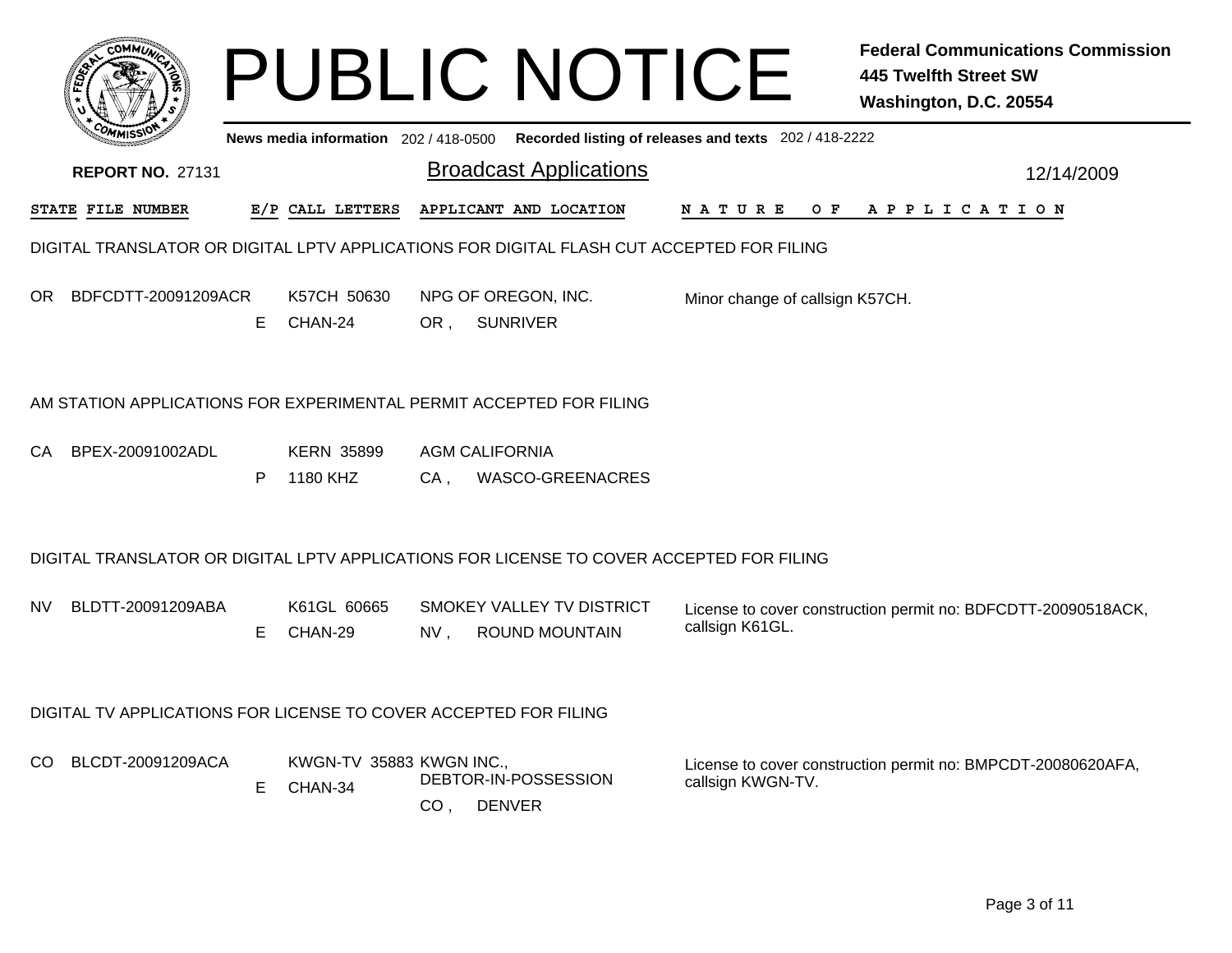|     |                                              |    |                                     | <b>PUBLIC NOTICE</b>                                                              |                                                       | <b>Federal Communications Commission</b><br><b>445 Twelfth Street SW</b><br>Washington, D.C. 20554           |
|-----|----------------------------------------------|----|-------------------------------------|-----------------------------------------------------------------------------------|-------------------------------------------------------|--------------------------------------------------------------------------------------------------------------|
|     |                                              |    | News media information 202/418-0500 |                                                                                   | Recorded listing of releases and texts 202 / 418-2222 |                                                                                                              |
|     | <b>REPORT NO. 27131</b>                      |    |                                     | <b>Broadcast Applications</b>                                                     |                                                       | 12/14/2009                                                                                                   |
|     | STATE FILE NUMBER                            |    | E/P CALL LETTERS                    | APPLICANT AND LOCATION                                                            | N A T U R E<br>O F                                    | A P P L I C A T I O N                                                                                        |
|     | FM STATION APPLICATIONS FOR LICENSE TO COVER |    |                                     |                                                                                   |                                                       |                                                                                                              |
| AZ. | BLH-20091016ADL                              | E. | KVGG 165984<br>101.9 MHZ            | KEMP COMMUNICATIONS, INC.<br><b>SALOME</b><br>AZ,                                 | License to cover.                                     | Informal Objection Filed 11/25/2009 by Southwest Broadcasting<br>Company & Southwest FM Broadcasting Company |
|     |                                              |    |                                     | FM TRANSLATOR APPLICATIONS FOR LICENSE TO COVER ACCEPTED FOR FILING               |                                                       |                                                                                                              |
| ML  | BLFT-20091209AAZ                             | E. | 99.3 MHZ                            | K257EG 149287 EDGEWATER BROADCASTING,<br>INC.<br>MT,<br><b>SHELBY</b>             | License to cover.                                     |                                                                                                              |
| KY. | BLFT-20091209ABG                             | E. | 102.9 MHZ                           | W273BV 141969 B C BROADCASTING COMPANY,<br>INC.<br>KY,<br><b>HAZARD</b>           | License to cover.                                     |                                                                                                              |
| NY. | BLFT-20091209ABW                             | E. | 104.7 MHZ                           | W286AH 142713 NORTHEAST GOSPEL<br>BROADCASTING, INC.<br>AMSTERDAM<br>NY.          | License to cover.                                     |                                                                                                              |
| NM. | BLFT-20091209ACL                             | E  | 103.5 MHZ                           | K224CW 144772 PROCLAIMING CHRIST'S LOVE<br>MINISTRIES, INC.<br><b>CUBA</b><br>NM, | License to cover.                                     |                                                                                                              |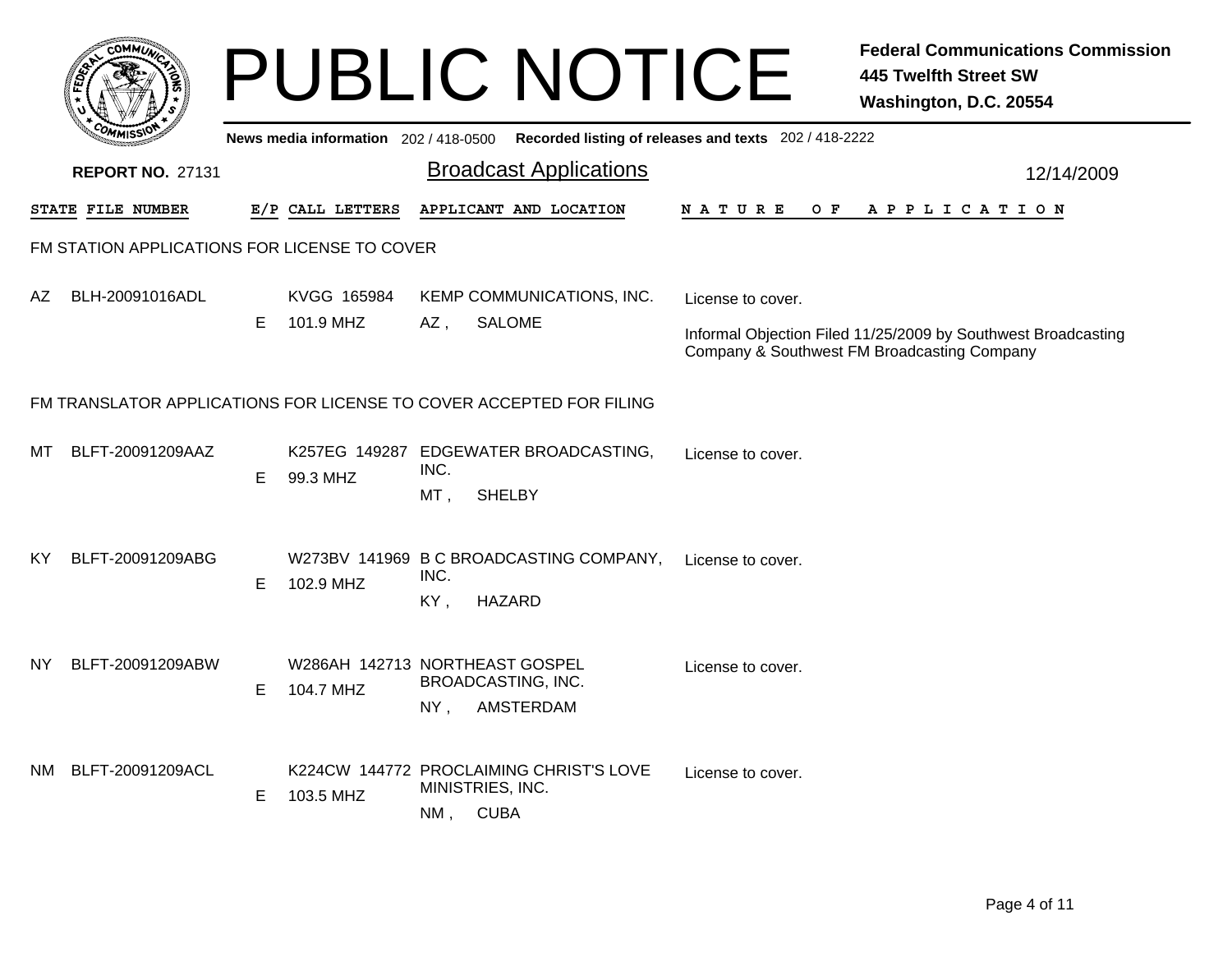|     | $_{\rm c}$ OMM $_{\rm U1}$ |    |                                     |     | <b>PUBLIC NOTICE</b>                                                                |                                                       | <b>Federal Communications Commission</b><br>445 Twelfth Street SW<br>Washington, D.C. 20554 |
|-----|----------------------------|----|-------------------------------------|-----|-------------------------------------------------------------------------------------|-------------------------------------------------------|---------------------------------------------------------------------------------------------|
|     |                            |    | News media information 202/418-0500 |     |                                                                                     | Recorded listing of releases and texts 202 / 418-2222 |                                                                                             |
|     | <b>REPORT NO. 27131</b>    |    |                                     |     | <b>Broadcast Applications</b>                                                       |                                                       | 12/14/2009                                                                                  |
|     | <b>STATE FILE NUMBER</b>   |    | E/P CALL LETTERS                    |     | APPLICANT AND LOCATION                                                              | N A T U R E<br>O F                                    | A P P L I C A T I O N                                                                       |
|     |                            |    |                                     |     | TV TRANSLATOR OR LPTV STATION APPLICATIONS FOR LICENSE TO COVER ACCEPTED FOR FILING |                                                       |                                                                                             |
| UT. | BLTTV-20091209AAU          | E. | K07YT 127766<br>CHAN-7              | UT, | <b>SAN JUAN COUNTY</b><br><b>MEXICAN HAT</b>                                        | callsign K07YT.                                       | License to cover construction permit no: BNPTTV-20000828ATV,                                |
| UT  | BLTTV-20091209AAV          | E. | K07YW 127655<br>CHAN-7              | UT, | <b>SAN JUAN COUNTY</b><br><b>BLUFF &amp; AREA</b>                                   | callsign K07YW.                                       | License to cover construction permit no: BNPTTV-20000828ASG,                                |
| UT  | BLTTV-20091209AAW          | E. | K09YJ 127742<br>CHAN-9              | UT. | <b>SAN JUAN COUNTY</b><br><b>MEXICAN HAT</b>                                        | callsign K09YJ.                                       | License to cover construction permit no: BNPTTV-20000828ATJ,                                |
| UT. | BLTTV-20091209AAX          | E  | K11VU 127824<br>CHAN-11             | UT, | <b>SAN JUAN COUNTY</b><br><b>BLUFF &amp; AREA</b>                                   | callsign K11VU.                                       | License to cover construction permit no: BNPTTV-20000828AVC,                                |
| UTI | BLTTV-20091209AAY          | E. | K11WD 127740<br>CHAN-11             | UT, | <b>SAN JUAN COUNTY</b><br><b>MEXICAN HAT</b>                                        | callsign K11WD.                                       | License to cover construction permit no: BNPTTV-20000828ATH,                                |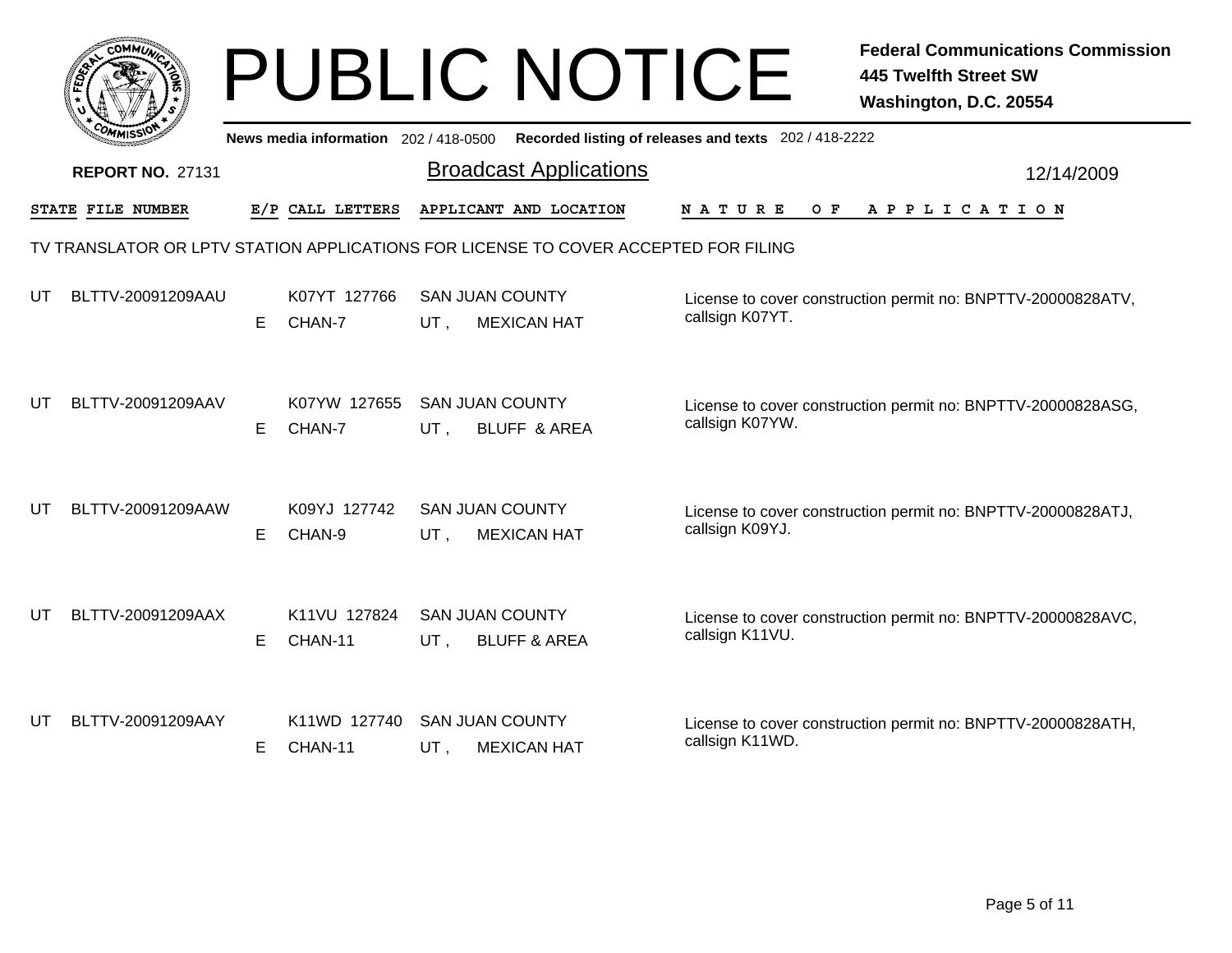|     |                                                                                     |    |                             |                   | <b>PUBLIC NOTICE</b>                                                                       |                                                                                         | <b>Federal Communications Commission</b><br><b>445 Twelfth Street SW</b><br>Washington, D.C. 20554 |
|-----|-------------------------------------------------------------------------------------|----|-----------------------------|-------------------|--------------------------------------------------------------------------------------------|-----------------------------------------------------------------------------------------|----------------------------------------------------------------------------------------------------|
|     |                                                                                     |    |                             |                   |                                                                                            | News media information 202/418-0500 Recorded listing of releases and texts 202/418-2222 |                                                                                                    |
|     | <b>REPORT NO. 27131</b>                                                             |    |                             |                   | <b>Broadcast Applications</b>                                                              |                                                                                         | 12/14/2009                                                                                         |
|     | <b>STATE FILE NUMBER</b>                                                            |    | E/P CALL LETTERS            |                   | APPLICANT AND LOCATION                                                                     | N A T U R E<br>O F                                                                      | A P P L I C A T I O N                                                                              |
|     | DIGITAL TV APPLICATIONS FOR MINOR AMENDMENT TO A CONSTRUCTION PERMIT RECEIVED       |    |                             |                   |                                                                                            |                                                                                         |                                                                                                    |
| NY. | BMPCDT-20080620AIU                                                                  | E  | CHAN-15                     | $NY$ ,            | WSPX-TV 64352 ION MEDIA SYRACUSE LICENSE,<br>INC., DEBTOR-IN-POSSESSION<br><b>SYRACUSE</b> | Engineering Amendment filed 12/09/2009                                                  |                                                                                                    |
|     | FM TRANSLATOR APPLICATIONS FOR MINOR AMENDMENT TO A CONSTRUCTION PERMIT RECEIVED    |    |                             |                   |                                                                                            |                                                                                         |                                                                                                    |
| WA. | BMPFT-20091204ADD                                                                   | E. | K228EU 87066<br>93.5 MHZ    | WA ,              | WAY-FM MEDIA GROUP, INC.<br>VANCOUVER                                                      | Engineering Amendment filed 12/09/2009                                                  |                                                                                                    |
|     | AM STATION APPLICATIONS FOR MINOR CHANGE TO A LICENSED FACILITY ACCEPTED FOR FILING |    |                             |                   |                                                                                            |                                                                                         |                                                                                                    |
| WI  | BP-20091203AGF                                                                      | E. | <b>WDGY 6440</b><br>740 KHZ | WRPX, INC.<br>Wl, | <b>HUDSON</b>                                                                              | Minor change in licensed facilities.                                                    |                                                                                                    |
|     | FM STATION APPLICATIONS FOR MINOR CHANGE TO A LICENSED FACILITY ACCEPTED FOR FILING |    |                             |                   |                                                                                            |                                                                                         |                                                                                                    |
| NV. | BPH-20091208ACH                                                                     | E. | KZZD 165338<br>104.1 MHZ    | INC.<br>NV,       | SHAMROCK COMMUNICATIONS,<br><b>FALLON</b>                                                  | Minor change in licensed facilities.                                                    |                                                                                                    |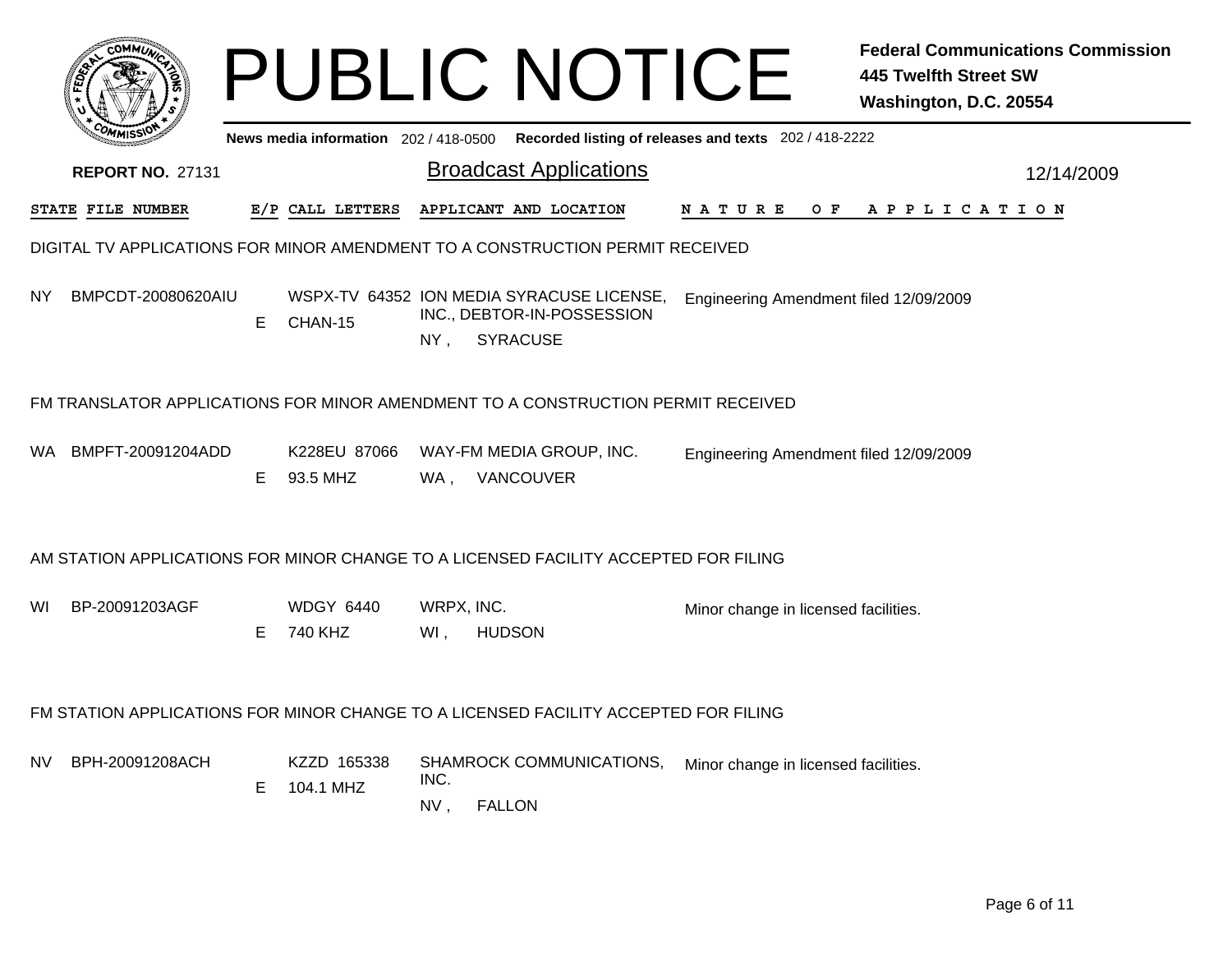|     |                         |   |                                       |                           | <b>PUBLIC NOTICE</b>                                                                   |                                                       | <b>Federal Communications Commission</b><br><b>445 Twelfth Street SW</b><br>Washington, D.C. 20554 |
|-----|-------------------------|---|---------------------------------------|---------------------------|----------------------------------------------------------------------------------------|-------------------------------------------------------|----------------------------------------------------------------------------------------------------|
|     |                         |   | News media information 202 / 418-0500 |                           |                                                                                        | Recorded listing of releases and texts 202 / 418-2222 |                                                                                                    |
|     | <b>REPORT NO. 27131</b> |   |                                       |                           | <b>Broadcast Applications</b>                                                          |                                                       | 12/14/2009                                                                                         |
|     | STATE FILE NUMBER       |   | E/P CALL LETTERS                      |                           | APPLICANT AND LOCATION                                                                 | N A T U R E<br>O F                                    | A P P L I C A T I O N                                                                              |
|     |                         |   |                                       |                           | FM STATION APPLICATIONS FOR MINOR CHANGE TO A LICENSED FACILITY ACCEPTED FOR FILING    |                                                       |                                                                                                    |
| OH. | BPH-20091208ACI         | Е | <b>WYRO 29601</b><br>98.7 MHZ         | INC.<br>OH,               | DAVIS BROADCASTING MEDIA,<br><b>MCARTHUR</b>                                           | Minor change in licensed facilities.                  |                                                                                                    |
| WI  | BPH-20091209AAC         | Е | <b>WIIL 28473</b><br>95.1 MHZ         | $WI$ ,                    | <b>NM LICENSING LLC</b><br><b>KENOSHA</b>                                              | Minor change in licensed facilities.                  |                                                                                                    |
| NC. | BPED-20091209ACB        | Е | <b>WRAE 88446</b><br>88.7 MHZ         | <b>ASSOCIATION</b><br>NC, | <b>AMERICAN FAMILY</b><br><b>RAEFORD</b>                                               | Minor change in licensed facilities.                  |                                                                                                    |
|     |                         |   |                                       |                           | FM TRANSLATOR APPLICATIONS FOR MINOR CHANGE TO A LICENSED FACILITY ACCEPTED FOR FILING |                                                       |                                                                                                    |
| AL  | BPFT-20091209AAA        | E | 95.9 MHZ                              | AL,                       | W234BO 150999 RADIO ASSIST MINISTRY, INC.<br><b>ENTERPRISE</b>                         |                                                       | Minor change in licensed facilities, callsign W234BO.                                              |
| AL  | BPFT-20091209AAB        | Е | 101.3 MHZ                             | AL,                       | W268BF 148566 RADIO ASSIST MINISTRY, INC.<br><b>DEMOPOLIS</b>                          |                                                       | Minor change in licensed facilities, callsign W268BF.                                              |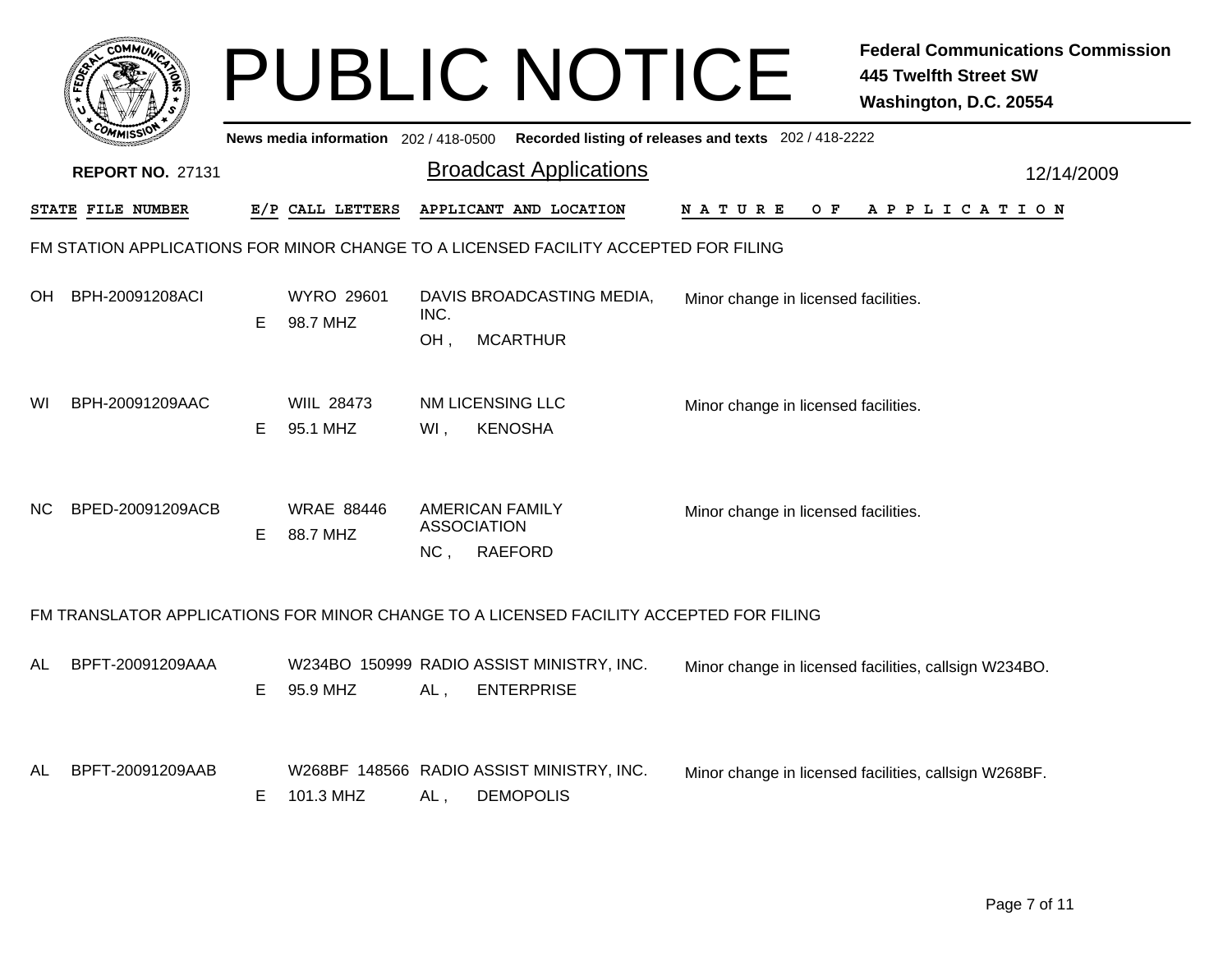|    | <b>COMMU</b>            |    |                                     |                    | <b>PUBLIC NOTICE</b>                                                                           |                                                       | <b>Federal Communications Commission</b><br><b>445 Twelfth Street SW</b><br>Washington, D.C. 20554 |
|----|-------------------------|----|-------------------------------------|--------------------|------------------------------------------------------------------------------------------------|-------------------------------------------------------|----------------------------------------------------------------------------------------------------|
|    |                         |    | News media information 202/418-0500 |                    |                                                                                                | Recorded listing of releases and texts 202 / 418-2222 |                                                                                                    |
|    | <b>REPORT NO. 27131</b> |    |                                     |                    | <b>Broadcast Applications</b>                                                                  |                                                       | 12/14/2009                                                                                         |
|    | STATE FILE NUMBER       |    | E/P CALL LETTERS                    |                    | APPLICANT AND LOCATION                                                                         | N A T U R E                                           | OF APPLICATION                                                                                     |
|    |                         |    |                                     |                    | FM TRANSLATOR APPLICATIONS FOR MINOR CHANGE TO A LICENSED FACILITY ACCEPTED FOR FILING         |                                                       |                                                                                                    |
| UT | BPFT-20091209AAD        | E. | K219LJ 152502<br>91.7 MHZ           | $UT$ ,             | ONDAS DE VIDA NETWORK, INC.<br><b>SAINT GEORGE</b>                                             |                                                       | Minor change in licensed facilities, callsign K219LJ.                                              |
| UT | BPFT-20091209ACD        | E. | 97.7 MHZ                            | $UT$ ,             | K246AW 144783 SUN VALLEY RADIO, INC.<br>LAKETOWN                                               |                                                       | Minor change in licensed facilities, callsign K246AW.                                              |
|    |                         |    |                                     |                    | FM STATION APPLICATIONS FOR MINOR MODIFICATION TO A CONSTRUCTION PERMIT ACCEPTED FOR FILING    |                                                       |                                                                                                    |
| MI | BMPH-20091202ACC        | Е  | <b>WGRL 170939</b><br>95.3 MHZ      | $MI$ ,             | DARBY ADVERTISING, INC.<br><b>FREDERIC</b>                                                     | Mod of CP to chg                                      |                                                                                                    |
|    |                         |    |                                     |                    | FM TRANSLATOR APPLICATIONS FOR MINOR MODIFICATION TO A CONSTRUCTION PERMIT ACCEPTED FOR FILING |                                                       |                                                                                                    |
| MD | BMPFT-20091209AAO       | E. | W206AY 91849<br>89.1 MHZ            | FALLS, INC.<br>MD, | CALVARY CHAPEL OF TWIN<br><b>FRUITLAND</b>                                                     | Mod of CP                                             |                                                                                                    |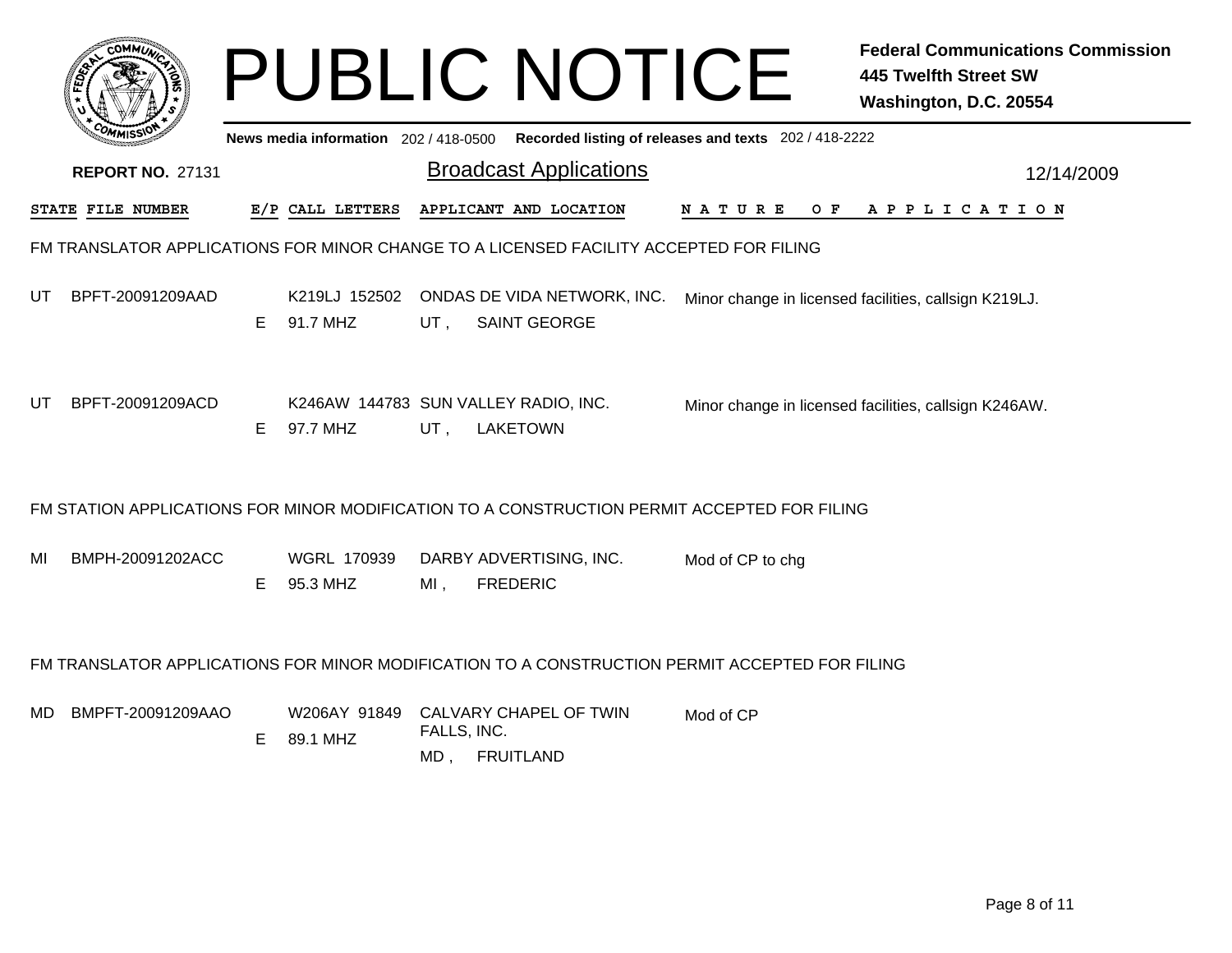|           | сомми                   |    | News media information $202/418-0500$ |                | <b>PUBLIC NOTICE</b>                                                                           | Recorded listing of releases and texts 202 / 418-2222 | <b>Federal Communications Commission</b><br><b>445 Twelfth Street SW</b><br>Washington, D.C. 20554                     |
|-----------|-------------------------|----|---------------------------------------|----------------|------------------------------------------------------------------------------------------------|-------------------------------------------------------|------------------------------------------------------------------------------------------------------------------------|
|           | <b>REPORT NO. 27131</b> |    |                                       |                | <b>Broadcast Applications</b>                                                                  |                                                       | 12/14/2009                                                                                                             |
|           |                         |    |                                       |                |                                                                                                |                                                       |                                                                                                                        |
|           | STATE FILE NUMBER       |    | E/P CALL LETTERS                      |                | APPLICANT AND LOCATION                                                                         | <b>NATURE</b><br>O F                                  | A P P L I C A T I O N                                                                                                  |
|           |                         |    |                                       |                | FM TRANSLATOR APPLICATIONS FOR MINOR MODIFICATION TO A CONSTRUCTION PERMIT ACCEPTED FOR FILING |                                                       |                                                                                                                        |
| <b>NY</b> | BMPFT-20091209ACO       | E. | 97.5 MHZ                              | INC.<br>$NY$ , | W248BH 150641 MARS HILL BROADCASTING CO.<br><b>GATES</b>                                       | Mod of CP                                             |                                                                                                                        |
|           |                         |    |                                       |                | AM STATION APPLICATIONS FOR ORIGINAL CONSTRUCTION PERMIT APPLICATION FOR REVIEW                |                                                       |                                                                                                                        |
| мт        | BNP-20040130AQP         |    | NEW 161341                            |                | JET FUEL BROADCASTING                                                                          | CP New Stn.                                           |                                                                                                                        |
|           |                         | E. | 860 KHZ                               | MT,            | <b>ORCHARD HOMES</b>                                                                           | Section 307(b) showing filed 10/31/05                 |                                                                                                                        |
|           |                         |    |                                       |                |                                                                                                |                                                       | Application for Review Filed 12/07/2009 by Jet Fuel Broadcasting                                                       |
|           |                         |    |                                       |                | FM BOOSTER APPLICATIONS FOR ORIGINAL CONSTRUCTION PERMIT ACCEPTED FOR FILING                   |                                                       |                                                                                                                        |
| NM.       | BNPFTB-20091203AGM      | E. | KYBR-1 183727<br>92.9 MHZ             |                | RICHARD L. GARCIA<br><b>BROADCASTING, INC.</b>                                                 | CP New Station.                                       |                                                                                                                        |
|           |                         |    |                                       | NM,            | <b>SANTA FE</b>                                                                                |                                                       | Petitions to deny this application must be on file no later<br>than 30 days from the date of the notice accepting this |

application for filing.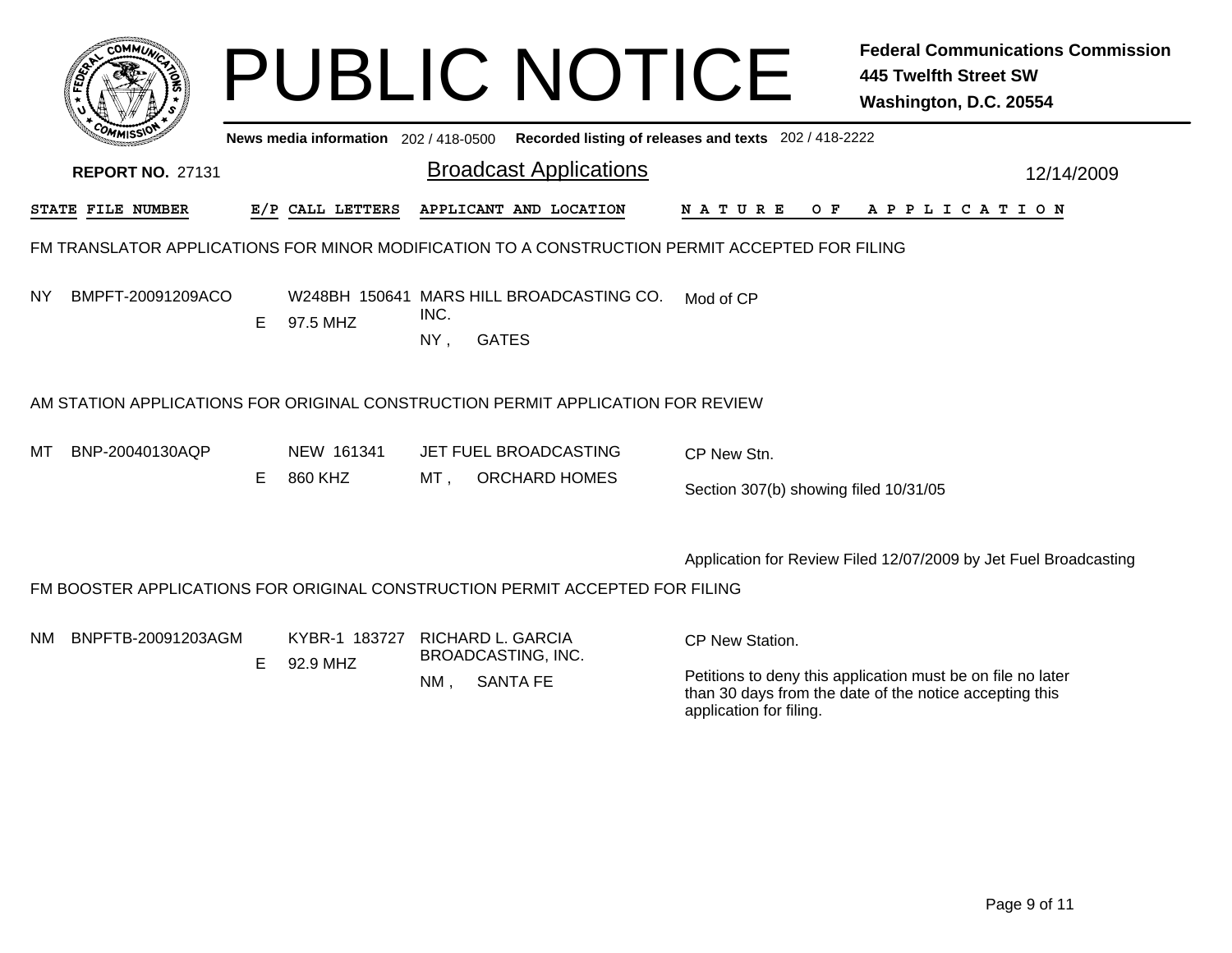

## PUBLIC NOTICE **Federal Communications Commission 445 Twelfth Street SW Washington, D.C. 20554**

|     | <b><i>CMMISSION</i></b>                                  |    |                  |                           | News media information 202 / 418-0500 Recorded listing of releases and texts 202 / 418-2222 |               |                                                                      |     |  |  |  |                       |                                                                      |                                                                           |  |
|-----|----------------------------------------------------------|----|------------------|---------------------------|---------------------------------------------------------------------------------------------|---------------|----------------------------------------------------------------------|-----|--|--|--|-----------------------|----------------------------------------------------------------------|---------------------------------------------------------------------------|--|
|     | <b>REPORT NO. 27131</b>                                  |    |                  |                           | <b>Broadcast Applications</b>                                                               |               |                                                                      |     |  |  |  |                       | 12/14/2009                                                           |                                                                           |  |
|     | STATE FILE NUMBER                                        |    | E/P CALL LETTERS |                           | APPLICANT AND LOCATION                                                                      |               | NATURE                                                               | O F |  |  |  | A P P L I C A T I O N |                                                                      |                                                                           |  |
|     | FM STATION APPLICATIONS FOR ORIGINAL CONSTRUCTION PERMIT |    |                  |                           |                                                                                             |               |                                                                      |     |  |  |  |                       |                                                                      |                                                                           |  |
| OK. | BNPED-20071022BUI                                        |    | NEW 176819       |                           | <b>FOUNDATION FOR THE</b><br>ANNUNCIATION MONASTERY OF                                      |               | CP New Station.                                                      |     |  |  |  |                       |                                                                      |                                                                           |  |
|     |                                                          | E. | 90.9 MHZ         | <b>CLEAR CREEK</b><br>OK, | <b>OAKS</b>                                                                                 |               | Engineering Amendment filed 07/10/2008                               |     |  |  |  |                       |                                                                      | Petition to Dismiss Filed 06/27/2008 by JOHN BROWN UNIVERSITY             |  |
|     |                                                          |    |                  |                           |                                                                                             |               | Foundation for the Annunciation Monatery of Clear Creek              |     |  |  |  |                       |                                                                      | Opposition to Petition for Dismissal or to Deny Filed 07/10/2008 by The   |  |
|     |                                                          |    |                  |                           |                                                                                             |               | Reply Filed 07/22/2008 by JOHN BROWN UNIVERSITY                      |     |  |  |  |                       |                                                                      |                                                                           |  |
|     |                                                          |    |                  |                           |                                                                                             |               | days from October 6, 2009.<br>Engineering Amendment filed 10/27/2009 |     |  |  |  |                       | Accepted for filing and tentatively selected pursuant to DA 09-2172. | Petitions to deny the tentative selectee must be on file no later than 30 |  |
|     |                                                          |    |                  |                           |                                                                                             |               | Petition to Deny Filed 11/05/2009 by CHEROKEE NATION                 |     |  |  |  |                       |                                                                      |                                                                           |  |
|     |                                                          |    |                  |                           |                                                                                             |               |                                                                      |     |  |  |  |                       | Petition to Deny Filed 11/05/2009 by JOHN BROWN UNIVERSITY           |                                                                           |  |
|     |                                                          |    |                  |                           |                                                                                             |               | Motion to Stay Filed 11/05/2009 by CHEROKEE NATION                   |     |  |  |  |                       |                                                                      |                                                                           |  |
|     |                                                          |    |                  |                           |                                                                                             |               | the Annunciation Monatery of Clear Creek                             |     |  |  |  |                       |                                                                      | Opposition to Petition to Deny Filed 12/02/2009 by The Foundation for     |  |
|     |                                                          |    |                  |                           |                                                                                             |               | Annunciation Monatery of Clear Creek                                 |     |  |  |  |                       |                                                                      | Opposition to Motion for Stay Filed 12/01/2009 by The Foundation for the  |  |
|     |                                                          |    |                  |                           |                                                                                             | <b>NATION</b> |                                                                      |     |  |  |  |                       |                                                                      | Motion for Extension of Time to File Replies 12/04/2009 by CHEROKEE       |  |
|     |                                                          |    |                  |                           |                                                                                             |               |                                                                      |     |  |  |  |                       |                                                                      |                                                                           |  |